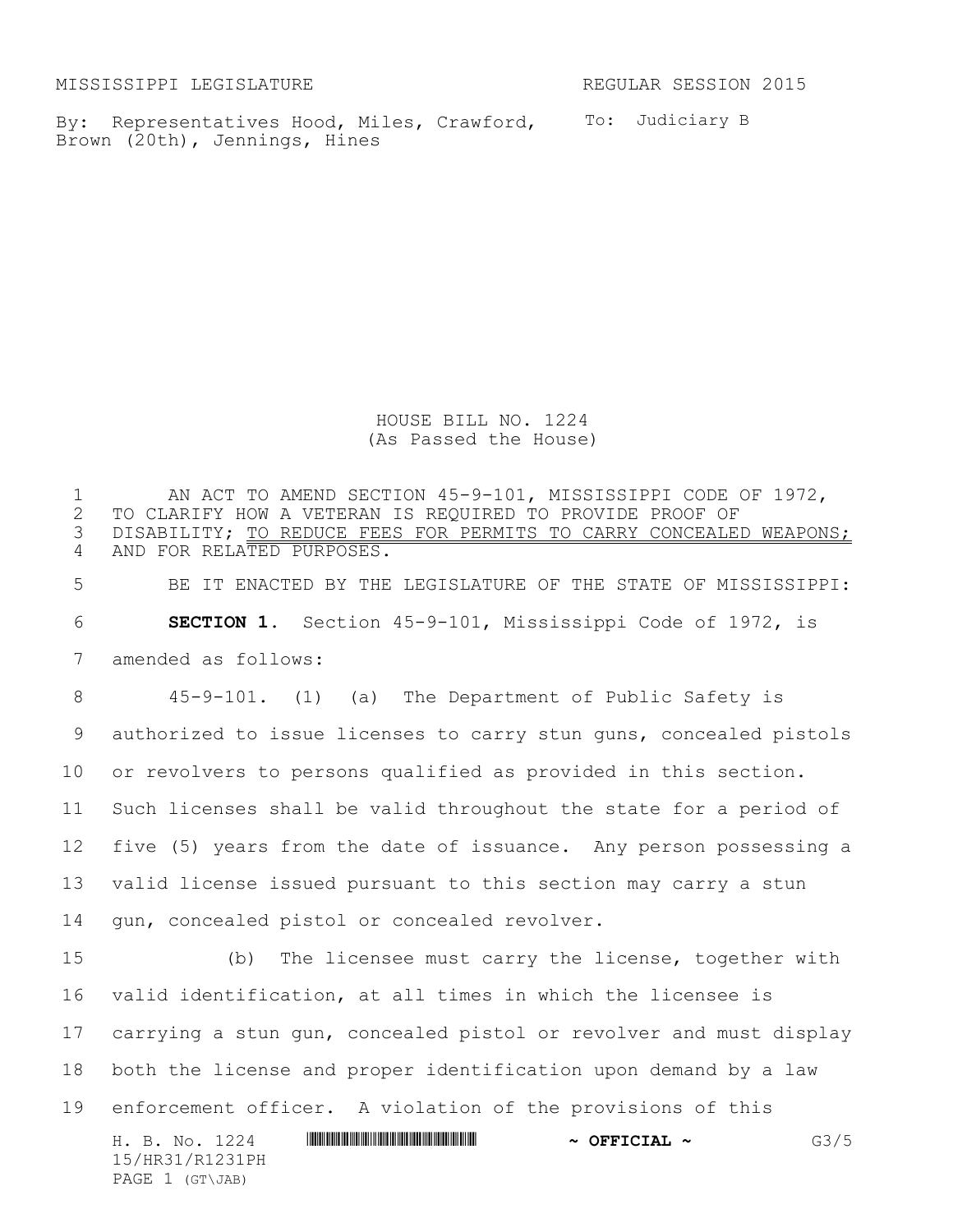paragraph (b) shall constitute a noncriminal violation with a penalty of Twenty-five Dollars (\$25.00) and shall be enforceable by summons.

 (2) The Department of Public Safety shall issue a license if the applicant:

 (a) Is a resident of the state and has been a resident for twelve (12) months or longer immediately preceding the filing 27 of the application. However, this residency requirement may be waived, provided the applicant possesses a valid permit from another state, is active military personnel stationed in Mississippi, or is a retired law enforcement officer establishing residency in the state;

 (b) (i) Is twenty-one (21) years of age or older; or (ii) Is at least eighteen (18) years of age but not yet twenty-one (21) years of age and the applicant: 1. Is a member or veteran of the United States Armed Forces; and 2. Holds a valid Mississippi driver's license or identification card with the "Veteran" designation issued by the Department of Public Safety;

 (c) Does not suffer from a physical infirmity which prevents the safe handling of a stun gun, pistol or revolver; (d) Is not ineligible to possess a firearm by virtue of having been convicted of a felony in a court of this state, of any

H. B. No. 1224 **HR31/R1231PH \* \* OFFICIAL ~** 15/HR31/R1231PH PAGE 2 (GT\JAB)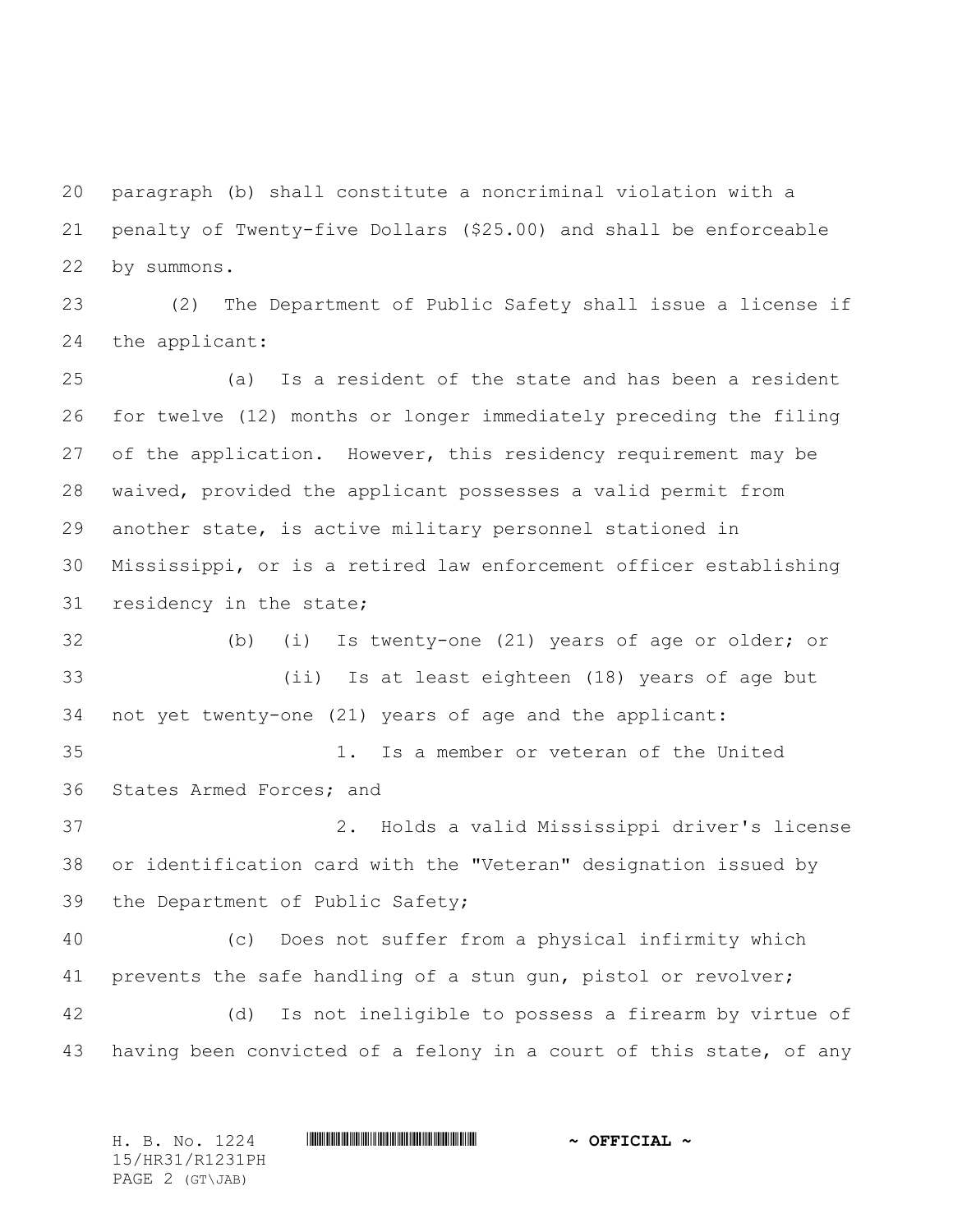other state, or of the United States without having been pardoned for same;

 (e) Does not chronically or habitually abuse controlled substances to the extent that his normal faculties are impaired. It shall be presumed that an applicant chronically and habitually uses controlled substances to the extent that his faculties are impaired if the applicant has been voluntarily or involuntarily committed to a treatment facility for the abuse of a controlled substance or been found guilty of a crime under the provisions of the Uniform Controlled Substances Law or similar laws of any other state or the United States relating to controlled substances within a three-year period immediately preceding the date on which the application is submitted;

 (f) Does not chronically and habitually use alcoholic beverages to the extent that his normal faculties are impaired. It shall be presumed that an applicant chronically and habitually uses alcoholic beverages to the extent that his normal faculties are impaired if the applicant has been voluntarily or involuntarily committed as an alcoholic to a treatment facility or has been convicted of two (2) or more offenses related to the use of alcohol under the laws of this state or similar laws of any other state or the United States within the three-year period immediately preceding the date on which the application is submitted;

H. B. No. 1224 **HR31/R1231PH \* \* OFFICIAL ~** 15/HR31/R1231PH PAGE 3 (GT\JAB)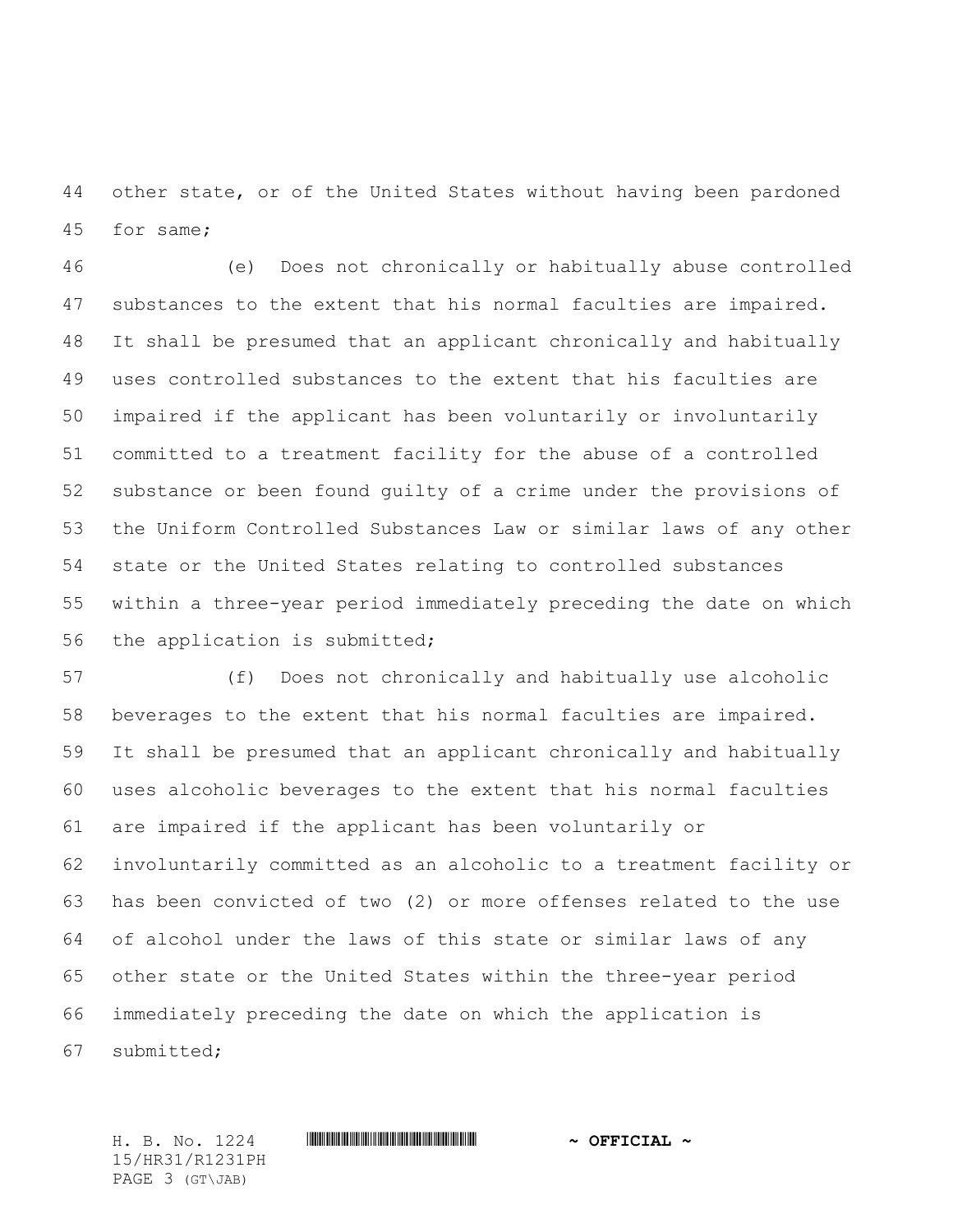(g) Desires a legal means to carry a stun gun, concealed pistol or revolver to defend himself;

 (h) Has not been adjudicated mentally incompetent, or has waited five (5) years from the date of his restoration to 72 capacity by court order;

 (i) Has not been voluntarily or involuntarily committed to a mental institution or mental health treatment facility unless he possesses a certificate from a psychiatrist licensed in this state that he has not suffered from disability for a period of five (5) years;

 (j) Has not had adjudication of guilt withheld or imposition of sentence suspended on any felony unless three (3) years have elapsed since probation or any other conditions set by 81 the court have been fulfilled;

82 (k) Is not a fugitive from justice; and

 (l) Is not disqualified to possess a weapon based on federal law.

 (3) The Department of Public Safety may deny a license if the applicant has been found guilty of one or more crimes of violence constituting a misdemeanor unless three (3) years have elapsed since probation or any other conditions set by the court have been fulfilled or expunction has occurred prior to the date on which the application is submitted, or may revoke a license if the licensee has been found guilty of one or more crimes of violence within the preceding three (3) years. The department

15/HR31/R1231PH PAGE 4 (GT\JAB)

H. B. No. 1224 \*HR31/R1231PH\* **~ OFFICIAL ~**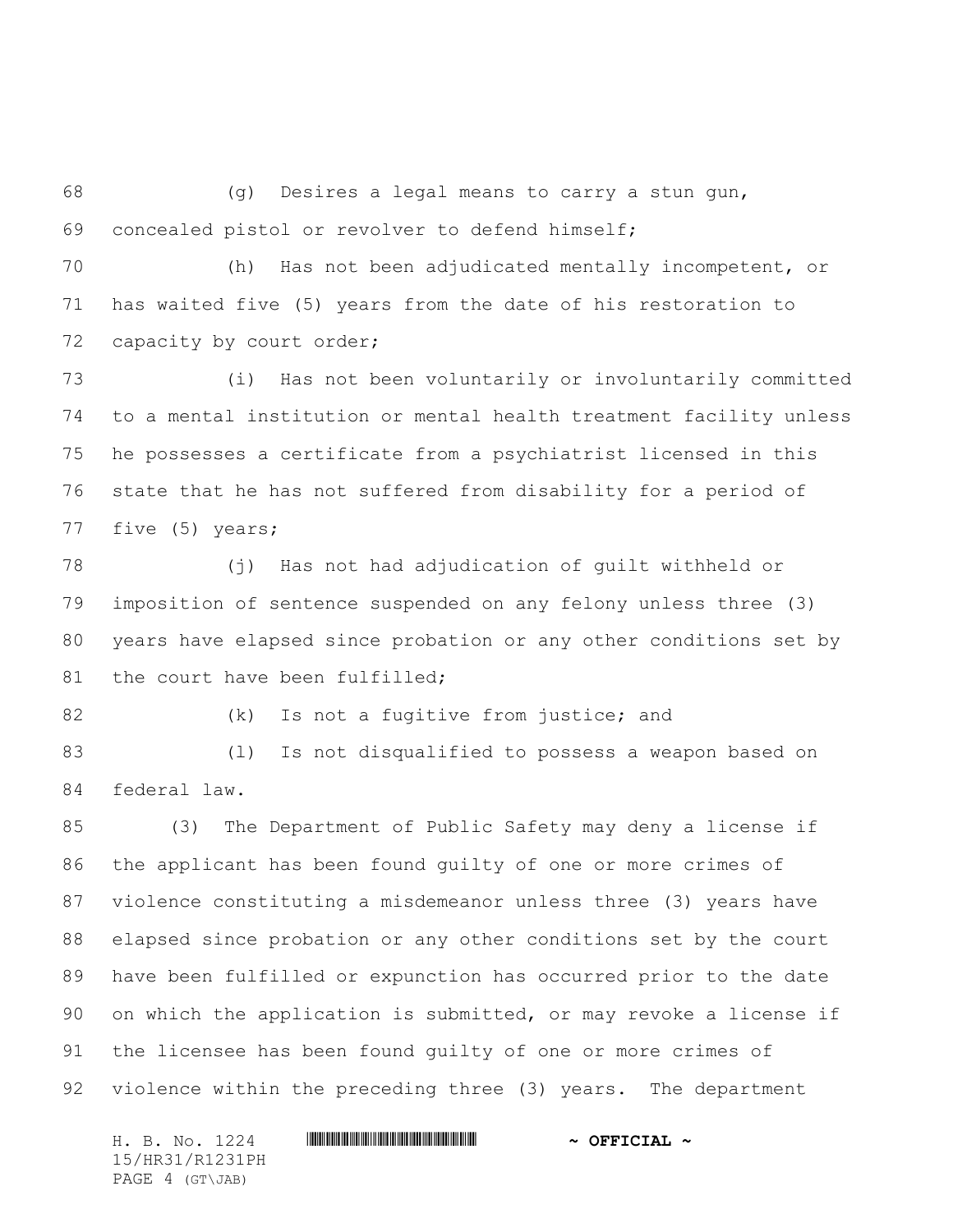shall, upon notification by a law enforcement agency or a court and subsequent written verification, suspend a license or the processing of an application for a license if the licensee or applicant is arrested or formally charged with a crime which would 97 disqualify such person from having a license under this section, until final disposition of the case. The provisions of subsection (7) of this section shall apply to any suspension or revocation of a license pursuant to the provisions of this section.

 (4) The application shall be completed, under oath, on a form promulgated by the Department of Public Safety and shall include only:

 (a) The name, address, place and date of birth, race, sex and occupation of the applicant;

 (b) The driver's license number or social security 107 number of applicant;

 (c) Any previous address of the applicant for the two (2) years preceding the date of the application;

 (d) A statement that the applicant is in compliance with criteria contained within subsections (2) and (3) of this section;

 (e) A statement that the applicant has been furnished a copy of this section and is knowledgeable of its provisions;

 (f) A conspicuous warning that the application is executed under oath and that a knowingly false answer to any

H. B. No. 1224 \*HR31/R1231PH\* **~ OFFICIAL ~** 15/HR31/R1231PH PAGE 5 (GT\JAB)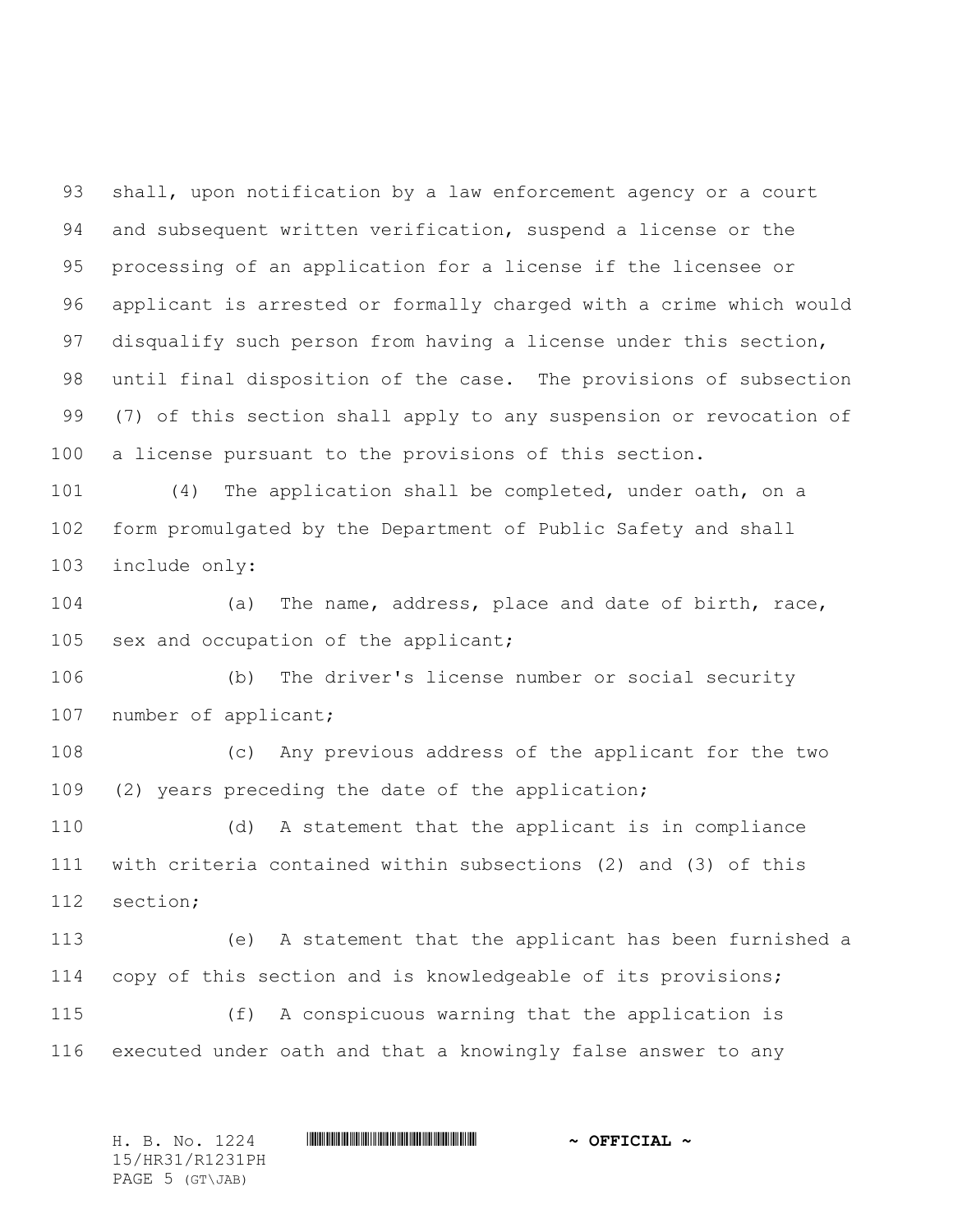question, or the knowing submission of any false document by the applicant, subjects the applicant to criminal prosecution; and

 (g) A statement that the applicant desires a legal means to carry a stun gun, concealed pistol or revolver to defend himself.

 (5) The applicant shall submit only the following to the Department of Public Safety:

 (a) A completed application as described in subsection (4) of this section;

 (b) A full-face photograph of the applicant taken within the preceding thirty (30) days in which the head, including 128 hair, in a size as determined by the Department of Public Safety, except that an applicant who is younger than twenty-one (21) years 130 of age must submit a photograph in profile of the applicant;

 (c) A nonrefundable license fee of **\* \* \*** Seventy-five 132 Dollars (\$75.00). Costs for processing the set of fingerprints as required in paragraph (d) of this subsection shall be borne by the applicant. Honorably retired law enforcement officers and disabled veterans shall be exempt from the payment of the license fee;

 (d) A full set of fingerprints of the applicant 138 administered by the Department of Public Safety; and (e) A waiver authorizing the Department of Public Safety access to any records concerning commitments of the applicant to any of the treatment facilities or institutions

H. B. No. 1224 **HR31/R1231PH \* \* OFFICIAL ~** 15/HR31/R1231PH PAGE 6 (GT\JAB)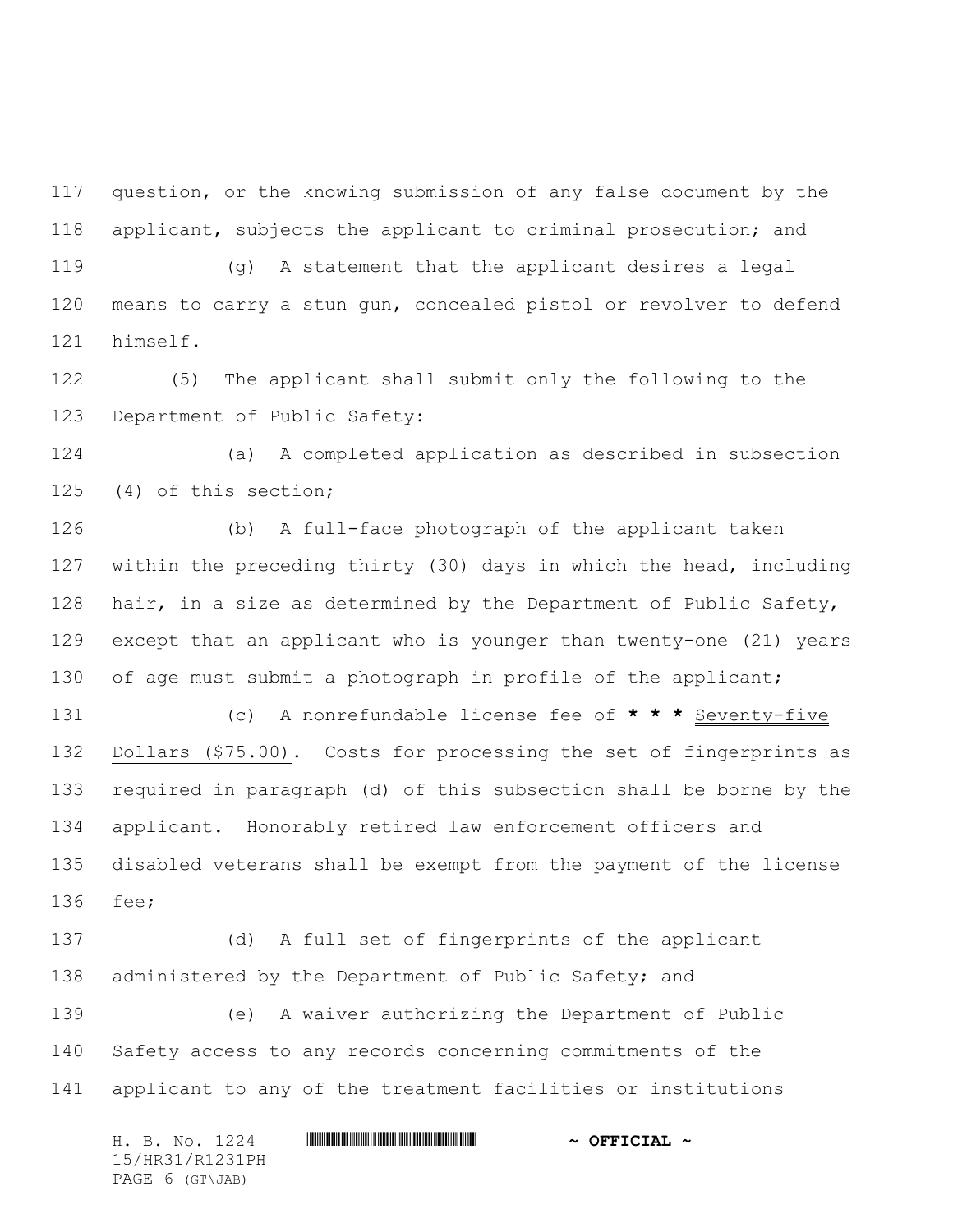referred to in subsection (2) and permitting access to all the applicant's criminal records.

 (6) (a) The Department of Public Safety, upon receipt of the items listed in subsection (5) of this section, shall forward the full set of fingerprints of the applicant to the appropriate agencies for state and federal processing.

 (b) The Department of Public Safety shall forward a copy of the applicant's application to the sheriff of the applicant's county of residence and, if applicable, the police chief of the applicant's municipality of residence. The sheriff of the applicant's county of residence and, if applicable, the police chief of the applicant's municipality of residence may, at his discretion, participate in the process by submitting a voluntary report to the Department of Public Safety containing any readily discoverable prior information that he feels may be pertinent to the licensing of any applicant. The reporting shall be made within thirty (30) days after the date he receives the copy of the application. Upon receipt of a response from a sheriff or police chief, such sheriff or police chief shall be reimbursed at a rate set by the department.

 (c) The Department of Public Safety shall, within forty-five (45) days after the date of receipt of the items listed in subsection (5) of this section:

(i) Issue the license;

H. B. No. 1224 \*HR31/R1231PH\* **~ OFFICIAL ~** 15/HR31/R1231PH PAGE 7 (GT\JAB)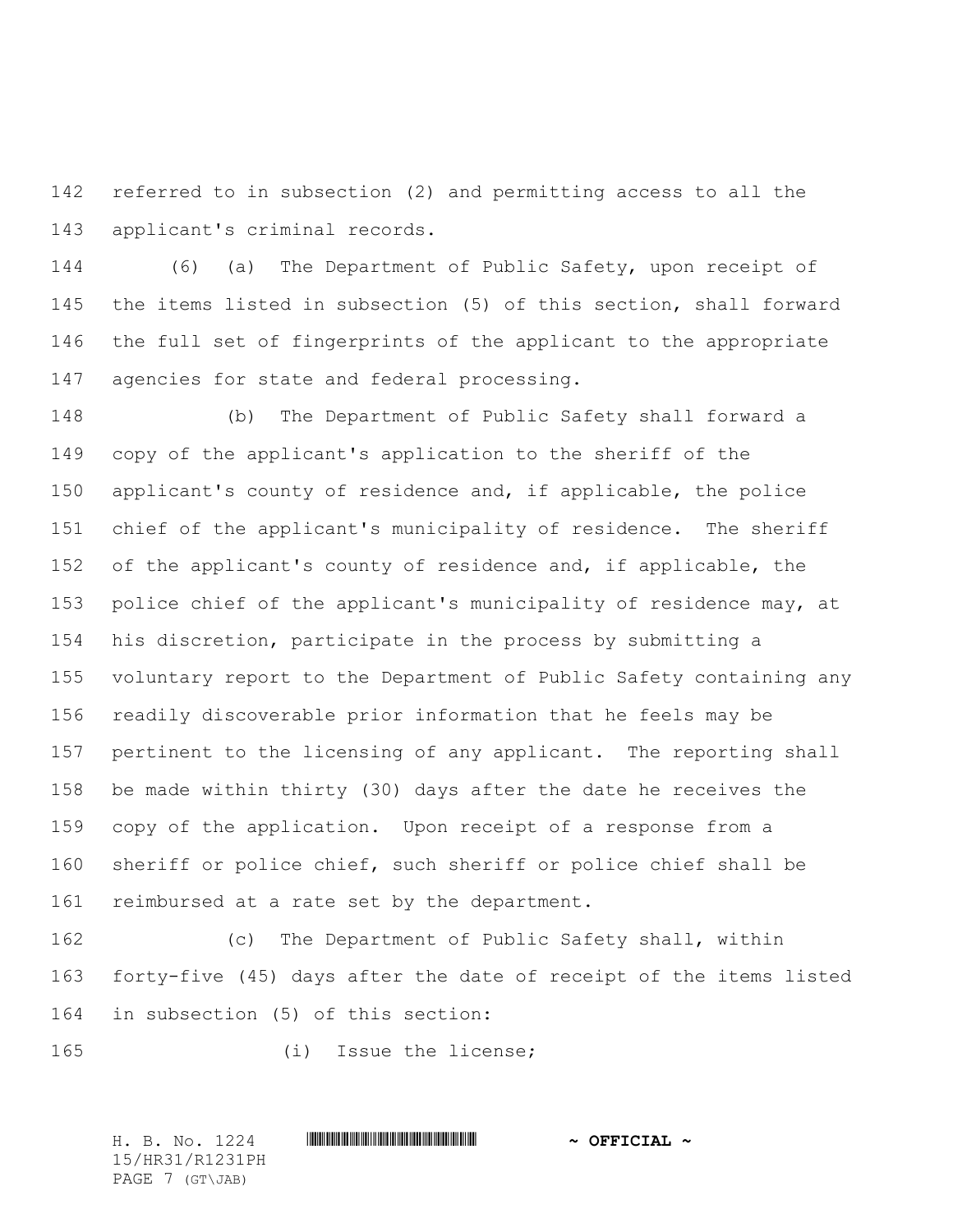(ii) Deny the application based solely on the ground that the applicant fails to qualify under the criteria listed in subsections (2) and (3) of this section. If the Department of Public Safety denies the application, it shall notify the applicant in writing, stating the ground for denial, and the denial shall be subject to the appeal process set forth in 172 subsection (7); or

 (iii) Notify the applicant that the department is unable to make a determination regarding the issuance or denial of a license within the forty-five-day period prescribed by this subsection, and provide an estimate of the amount of time the department will need to make the determination.

 (d) In the event a legible set of fingerprints, as determined by the Department of Public Safety and the Federal Bureau of Investigation, cannot be obtained after a minimum of two (2) attempts, the Department of Public Safety shall determine eligibility based upon a name check by the Mississippi Highway Safety Patrol and a Federal Bureau of Investigation name check conducted by the Mississippi Highway Safety Patrol at the request of the Department of Public Safety.

 (7) (a) If the Department of Public Safety denies the issuance of a license, or suspends or revokes a license, the party aggrieved may appeal such denial, suspension or revocation to the Commissioner of Public Safety, or his authorized agent, within thirty (30) days after the aggrieved party receives written notice

H. B. No. 1224 \*HR31/R1231PH\* **~ OFFICIAL ~** 15/HR31/R1231PH PAGE 8 (GT\JAB)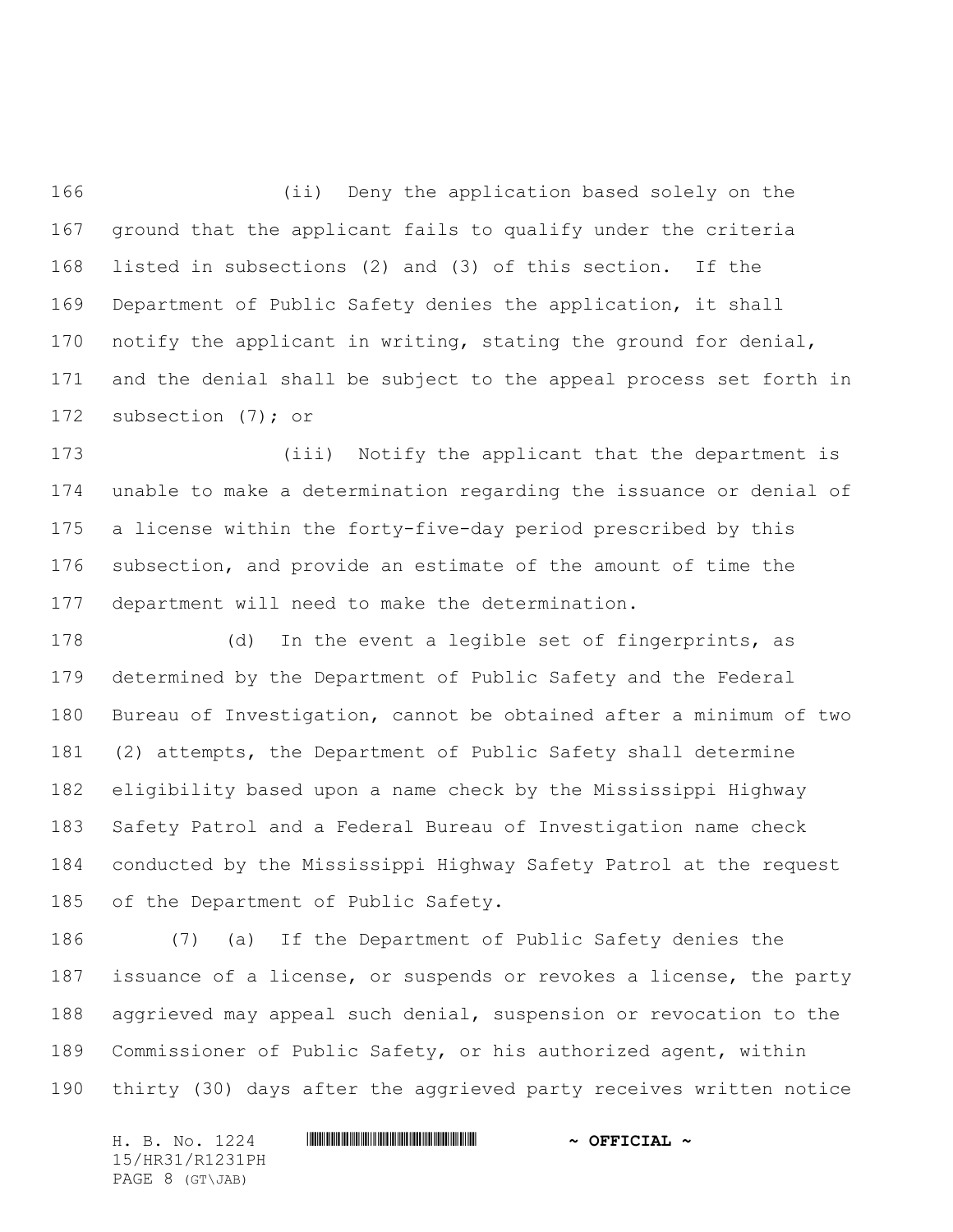of such denial, suspension or revocation. The Commissioner of Public Safety, or his duly authorized agent, shall rule upon such appeal within thirty (30) days after the appeal is filed and failure to rule within this thirty-day period shall constitute sustaining such denial, suspension or revocation. Such review shall be conducted pursuant to such reasonable rules and regulations as the Commissioner of Public Safety may adopt.

 (b) If the revocation, suspension or denial of issuance is sustained by the Commissioner of Public Safety, or his duly authorized agent pursuant to paragraph (a) of this subsection, the aggrieved party may file within ten (10) days after the rendition of such decision a petition in the circuit or county court of his residence for review of such decision. A hearing for review shall be held and shall proceed before the court without a jury upon the record made at the hearing before the Commissioner of Public Safety or his duly authorized agent. No such party shall be allowed to carry a stun gun, concealed pistol or revolver pursuant to the provisions of this section while any such appeal is pending.

 (8) The Department of Public Safety shall maintain an automated listing of license holders and such information shall be available online, upon request, at all times, to all law enforcement agencies through the Mississippi Crime Information Center. However, the records of the department relating to applications for licenses to carry stun guns, concealed pistols or

H. B. No. 1224 **HRANGINING COMMUNISION ASSESSED A official** ~ 15/HR31/R1231PH PAGE 9 (GT\JAB)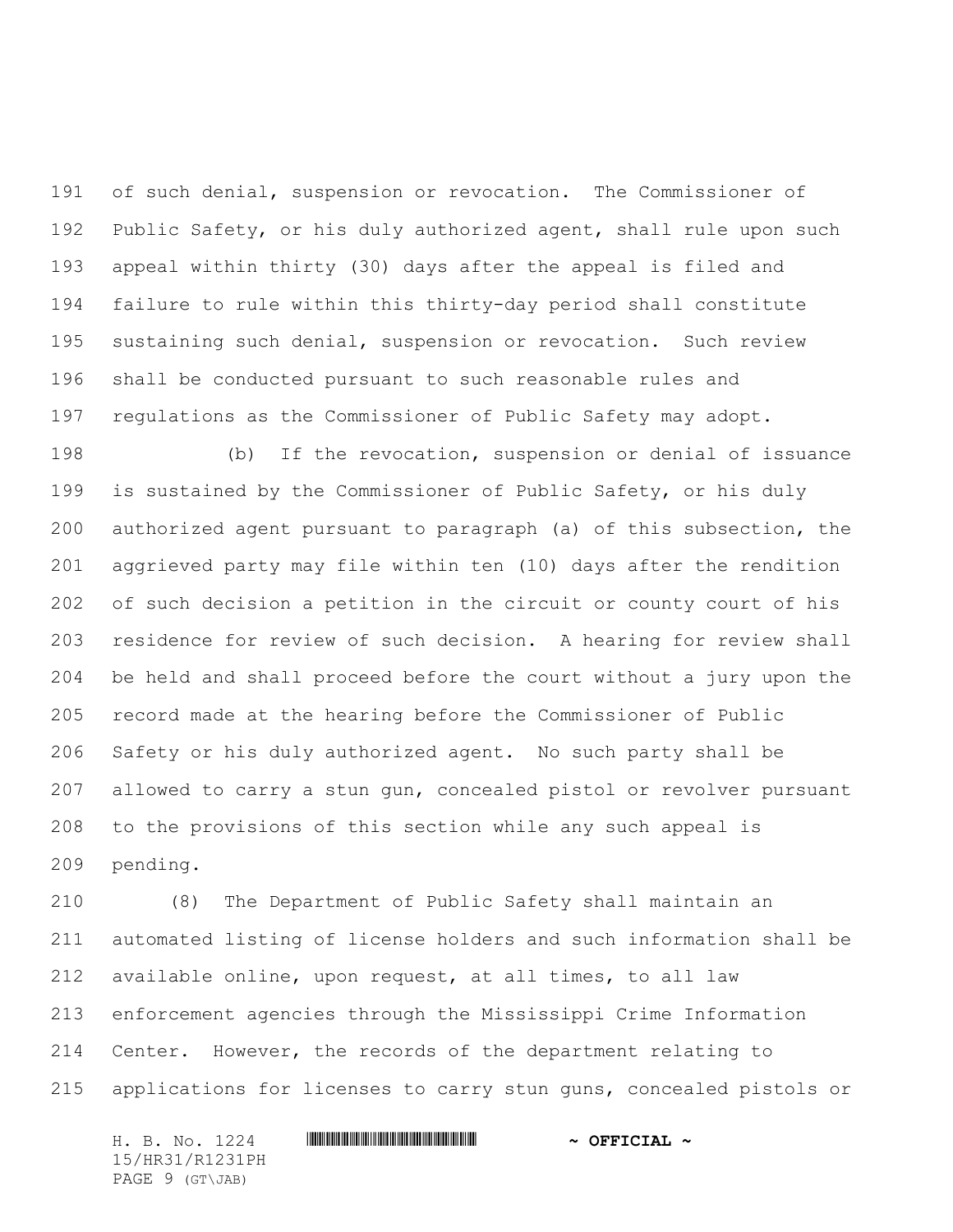revolvers and records relating to license holders shall be exempt from the provisions of the Mississippi Public Records Act of 1983, and shall be released only upon order of a court having proper jurisdiction over a petition for release of the record or records.

 (9) Within thirty (30) days after the changing of a permanent address, or within thirty (30) days after having a license lost or destroyed, the licensee shall notify the Department of Public Safety in writing of such change or loss. Failure to notify the Department of Public Safety pursuant to the provisions of this subsection shall constitute a noncriminal violation with a penalty of Twenty-five Dollars (\$25.00) and shall be enforceable by a summons.

 (10) In the event that a stun gun, concealed pistol or revolver license is lost or destroyed, the person to whom the license was issued shall comply with the provisions of subsection (9) of this section and may obtain a duplicate, or substitute thereof, upon payment of Fifteen Dollars (\$15.00) to the Department of Public Safety, and furnishing a notarized statement to the department that such license has been lost or destroyed.

 (11) A license issued under this section shall be revoked if the licensee becomes ineligible under the criteria set forth in subsection (2) of this section.

 (12) (a) No less than ninety (90) days prior to the 239 expiration date of the license, the Department of Public Safety shall mail to each licensee a written notice of the expiration and

H. B. No. 1224 \*HR31/R1231PH\* **~ OFFICIAL ~** 15/HR31/R1231PH PAGE 10 (GT\JAB)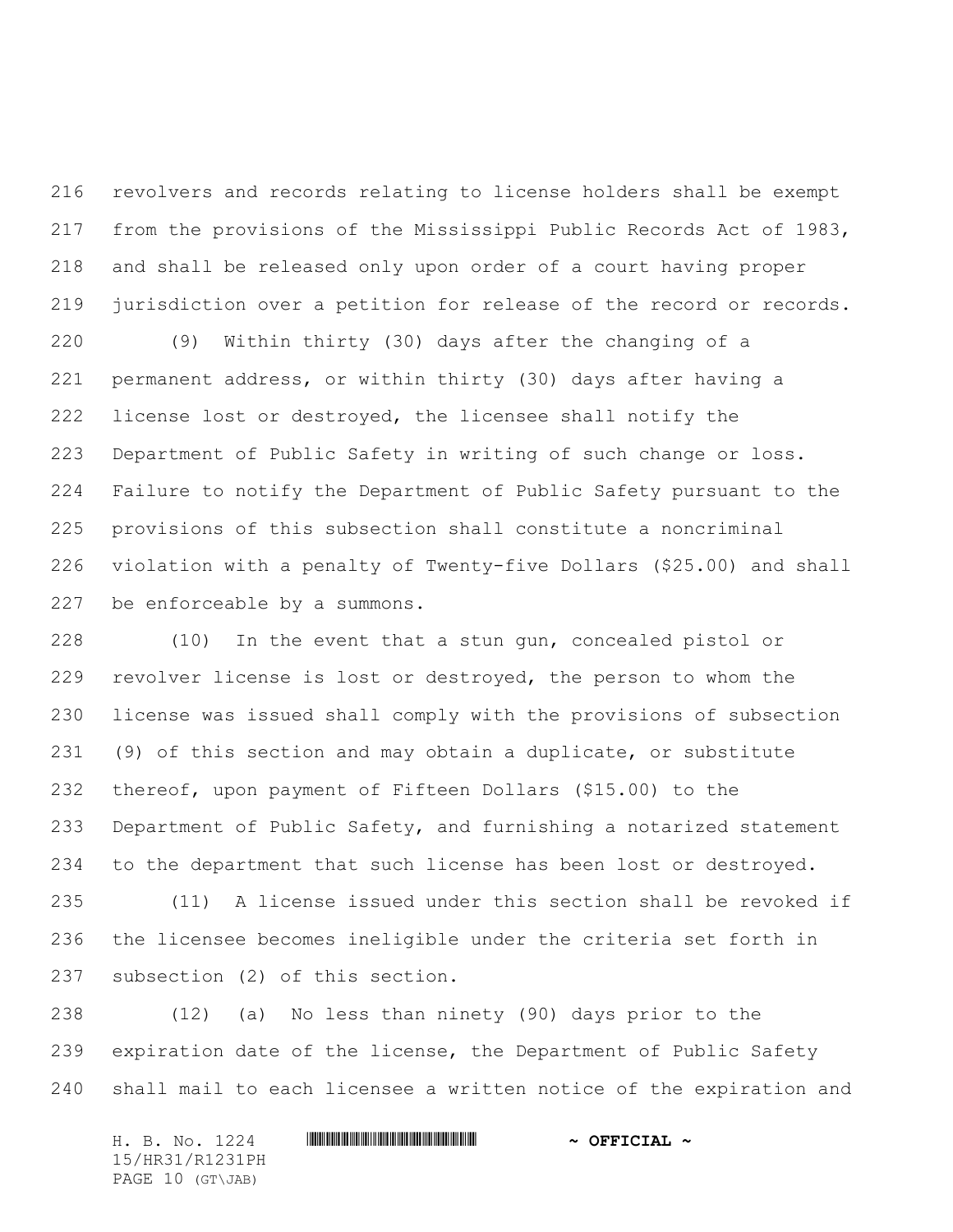a renewal form prescribed by the department. The licensee must renew his license on or before the expiration date by filing with the department the renewal form, a notarized affidavit stating that the licensee remains qualified pursuant to the criteria specified in subsections (2) and (3) of this section, and a full set of fingerprints administered by the Department of Public 247 Safety or the sheriff of the county of residence of the licensee. The first renewal may be processed by mail and the subsequent renewal must be made in person. Thereafter every other renewal may be processed by mail to assure that the applicant must appear in person every ten (10) years for the purpose of obtaining a new photograph.

 (i) Except as provided in this subsection, a renewal fee of **\* \* \*** Thirty-seven Dollars (\$37.00) shall also be submitted along with costs for processing the fingerprints; (ii) Honorably retired law enforcement officers and disabled veterans shall be exempt from the renewal fee; and (iii) The renewal fee for a Mississippi resident aged sixty-five (65) years of age or older shall be **\* \* \*** Fifteen Dollars (\$15.00).

 (b) The Department of Public Safety shall forward the full set of fingerprints of the applicant to the appropriate agencies for state and federal processing. The license shall be renewed upon receipt of the completed renewal application and appropriate payment of fees.

H. B. No. 1224 **HR31/R1231PH \* \* OFFICIAL ~** 15/HR31/R1231PH PAGE 11 (GT\JAB)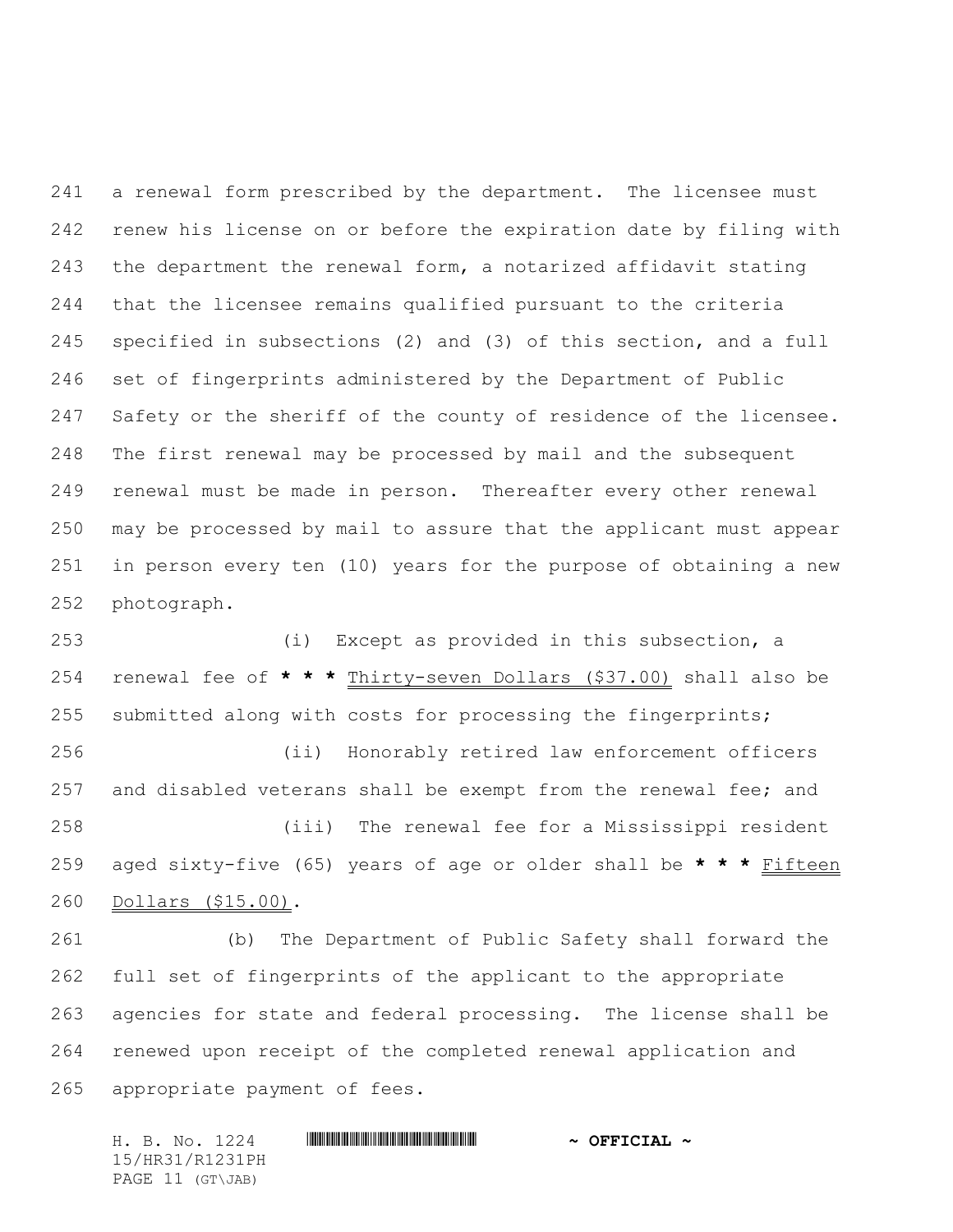(c) A licensee who fails to file a renewal application on or before its expiration date must renew his license by paying a late fee of Fifteen Dollars (\$15.00). No license shall be renewed six (6) months or more after its expiration date, and such license shall be deemed to be permanently expired. A person whose license has been permanently expired may reapply for licensure; however, an application for licensure and fees pursuant to subsection (5) of this section must be submitted, and a background investigation shall be conducted pursuant to the provisions of this section.

 (13) No license issued pursuant to this section shall authorize any person to carry a stun gun, concealed pistol or revolver into any place of nuisance as defined in Section 95-3-1, Mississippi Code of 1972; any police, sheriff or highway patrol station; any detention facility, prison or jail; any courthouse; any courtroom, except that nothing in this section shall preclude a judge from carrying a concealed weapon or determining who will carry a concealed weapon in his courtroom; any polling place; any meeting place of the governing body of any governmental entity; 285 any meeting of the Legislature or a committee thereof; any school, college or professional athletic event not related to firearms; any portion of an establishment, licensed to dispense alcoholic beverages for consumption on the premises, that is primarily devoted to dispensing alcoholic beverages; any portion of an establishment in which beer or light wine is consumed on the

H. B. No. 1224 **HRANGINING COMMUNISION ASSESSED A official** ~ 15/HR31/R1231PH PAGE 12 (GT\JAB)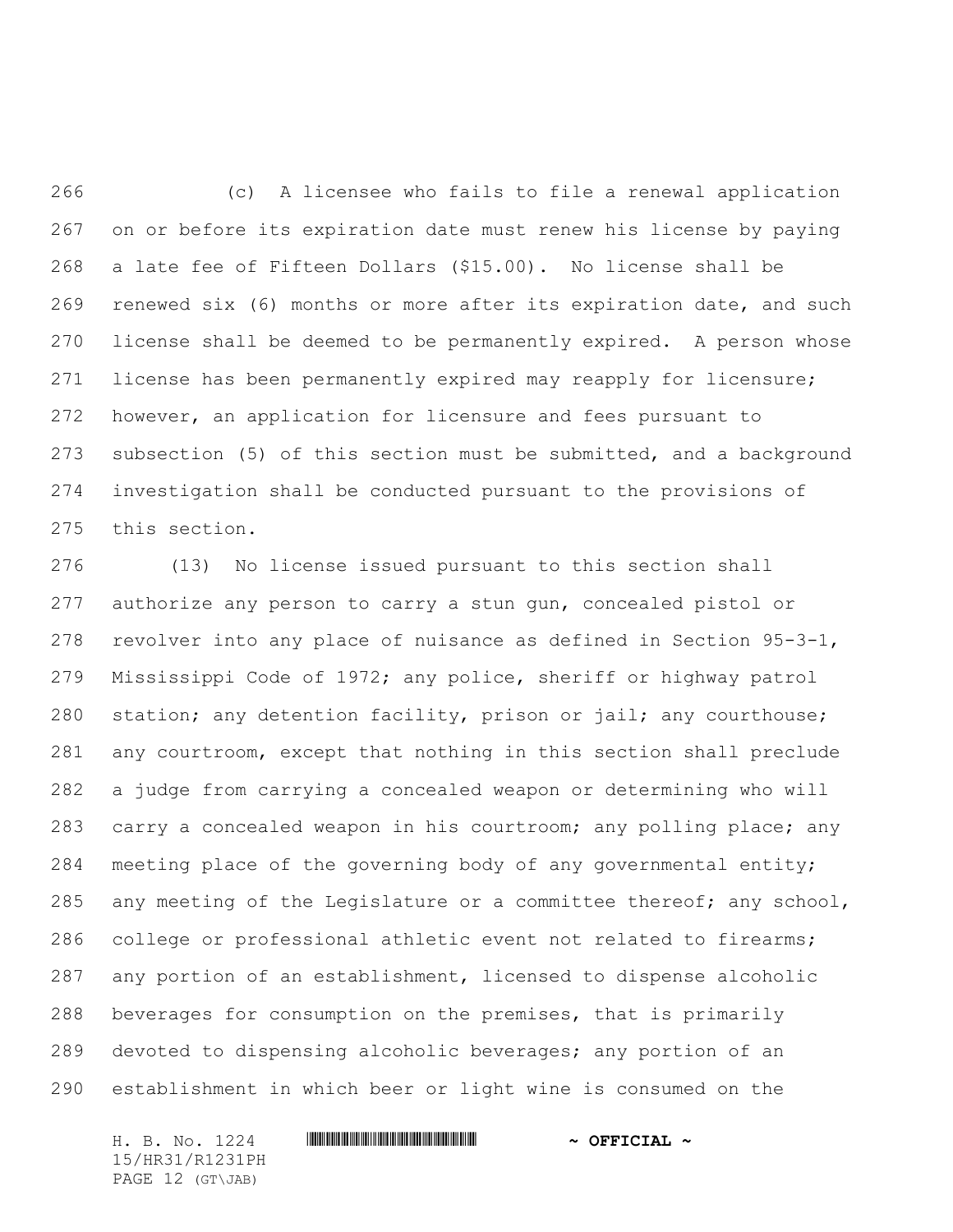premises, that is primarily devoted to such purpose; any elementary or secondary school facility; any junior college, community college, college or university facility unless for the purpose of participating in any authorized firearms-related activity; inside the passenger terminal of any airport, except that no person shall be prohibited from carrying any legal firearm into the terminal if the firearm is encased for shipment, for purposes of checking such firearm as baggage to be lawfully transported on any aircraft; any church or other place of worship; or any place where the carrying of firearms is prohibited by federal law. In addition to the places enumerated in this subsection, the carrying of a stun gun, concealed pistol or revolver may be disallowed in any place in the discretion of the person or entity exercising control over the physical location of such place by the placing of a written notice clearly readable at a distance of not less than ten (10) feet that the "carrying of a pistol or revolver is prohibited." No license issued pursuant to this section shall authorize the participants in a parade or demonstration for which a permit is required to carry a stun gun, concealed pistol or revolver.

 (14) A law enforcement officer as defined in Section 45-6-3, chiefs of police, sheriffs and persons licensed as professional bondsmen pursuant to Chapter 39, Title 83, Mississippi Code of 1972, shall be exempt from the licensing requirements of this section. The licensing requirements of this section do not apply

H. B. No. 1224 \*HR31/R1231PH\* **~ OFFICIAL ~** 15/HR31/R1231PH PAGE 13 (GT\JAB)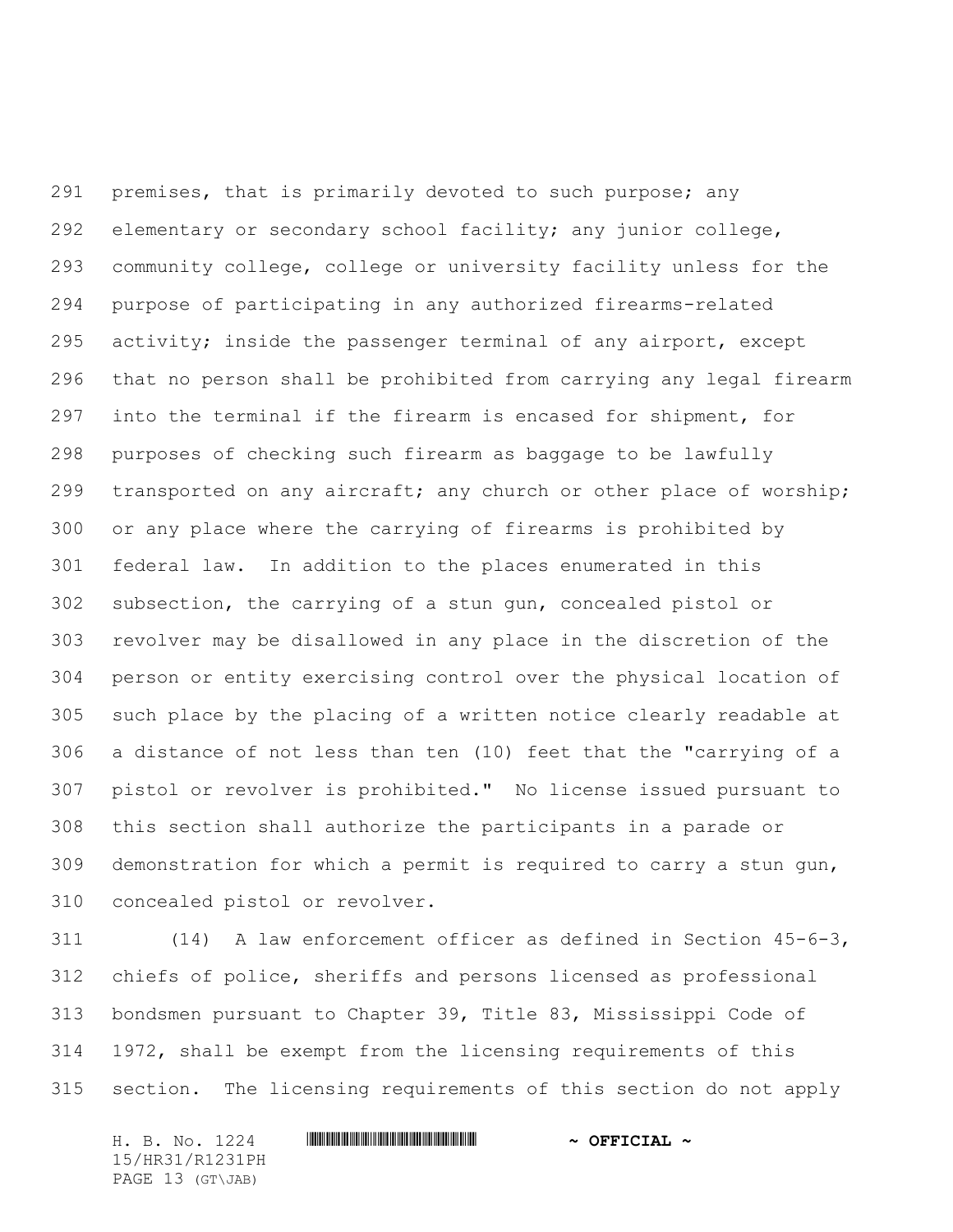to the carrying by any person of a stun gun, pistol or revolver, knife, or other deadly weapon that is not concealed as defined in Section 97-37-1.

 (15) Any person who knowingly submits a false answer to any question on an application for a license issued pursuant to this section, or who knowingly submits a false document when applying for a license issued pursuant to this section, shall, upon conviction, be guilty of a misdemeanor and shall be punished as provided in Section 99-19-31, Mississippi Code of 1972.

 (16) All fees collected by the Department of Public Safety pursuant to this section shall be deposited into a special fund hereby created in the State Treasury and shall be used for implementation and administration of this section. After the close of each fiscal year, the balance in this fund shall be certified to the Legislature and then may be used by the Department of Public Safety as directed by the Legislature.

 (17) All funds received by a sheriff or police chief pursuant to the provisions of this section shall be deposited into the general fund of the county or municipality, as appropriate, and shall be budgeted to the sheriff's office or police department as appropriate.

 (18) Nothing in this section shall be construed to require or allow the registration, documentation or providing of serial numbers with regard to any stun gun or firearm.

H. B. No. 1224 \*HR31/R1231PH\* **~ OFFICIAL ~** 15/HR31/R1231PH PAGE 14 (GT\JAB)